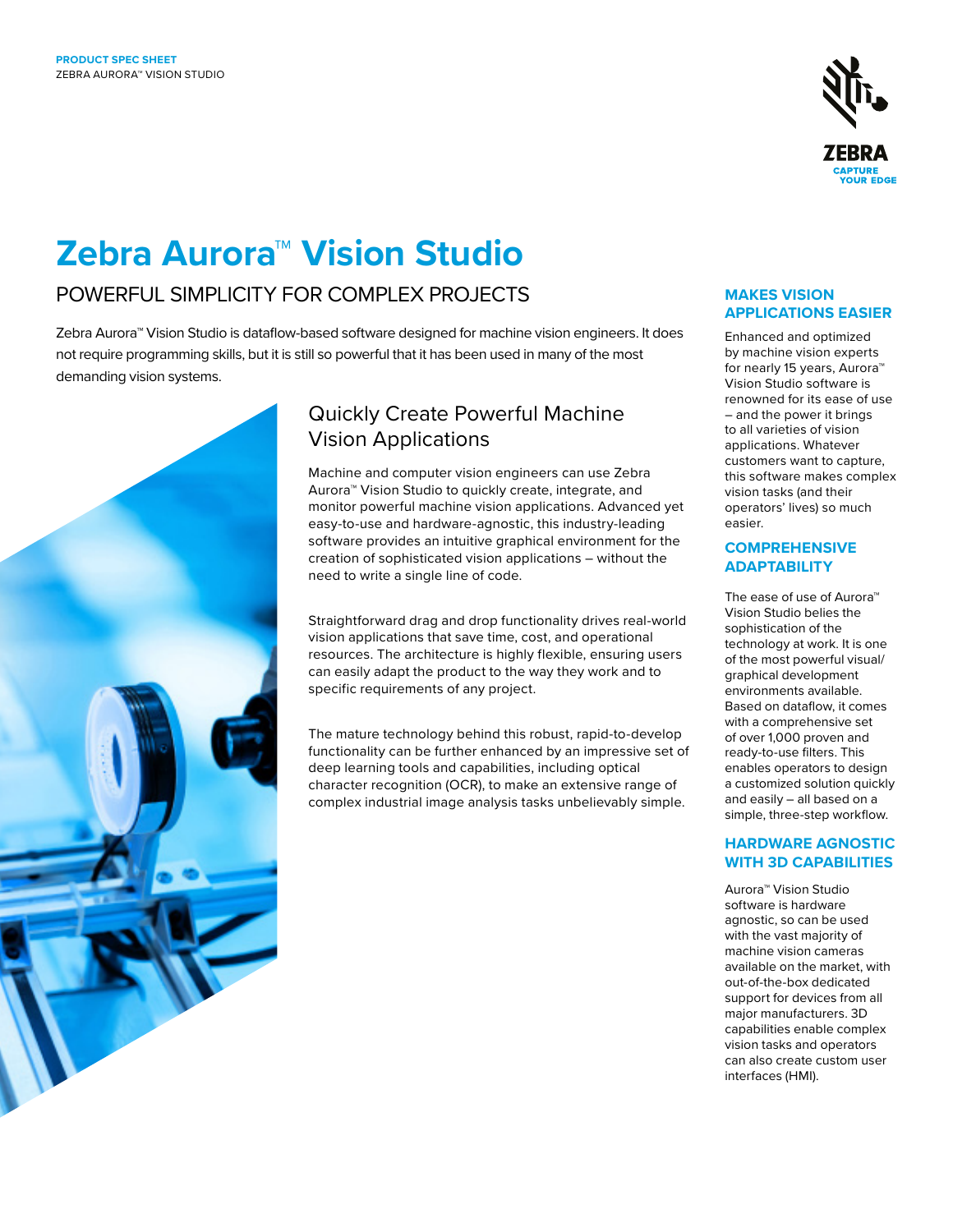#### **Why Choose Zebra Aurora™ Vision Library?**

- It helps you develop vision systems much faster than with low-level programming.
- This is the most powerful graphical software on the market.
- You get everything you need for industrial image analysis together with the highest performance and flexibility.
- The world is changing and new challenges require new approaches.

#### **Key Features**



 $1000$ 

GiG=

ntuitive

Powerful

There are over 1000 ready-for-use machine vision filters tested and improved in hundreds of applications. They have many advanced capabilities such as outlier suppression, subpixel precision or any-shape region of interest.

**Aurora™ Vision Studio** is a GigE Vision compliant product, supports the GenTL interface, as well as a number of vendorspecific APIs. Thus, you can use it with most cameras available on the market, including models from Allied Vision, Basler, Baumer, Dalsa, FLIR, Matrix Vision, Photon Focus and XIMEA.

**GigE Vision and** 

All programming is done by choosing filters and connecting them with each other. You can focus all your attention on computer vision.



Inspection results are visualized on multiple configurable data previews; and when a parameter in the program is changed, you can see the previews updated in real time.



The filters are aggressively optimized for the SSE/AVX/NEON trechnologies and for multicore processors. Our implementations are ones of the fastest in the world (as can be seen in the Performance section).



You can use user filters to integrate your own C/C++ code with the benefits of visual programming. It takes 30 seconds to update one after the recompilation.

> • Barcode Reading • Data Code Reading • Corner Dectection • 1D Profile Anaylsis



**HMI Designer + Events**

You can easily create custom graphical user interfaces and thus build the entire machine vision application using a single software package.



**Loop, conditions & more**

There is no coding, but you can still create custom and scalable program flows. Loops, conditions and subprograms (marcofilters) are realized with appropriate data-flow constructs in the graphical way. Moreover, our software also supports parallel programming.



Programs created in Studio can be exported to C++ code or to .NET assemblies. This makes it very easy to integrate you vision algorithms with applivations created in C++, C# or VB programming languages.

## **Capabilities**

- Image Processing
- Blob Analysis
- Contour Analysis
- Planar Geometry





• Shape Fitting • Camera Calibration • Fourier Analysis • Hough Transform







• 1D Measurements • 2D Measurements • Template Matching • Histogram Analysis

- OCR
- GigE Vision and GenTL
- 3D Point Clouds
- Deep Learning (Add-on)